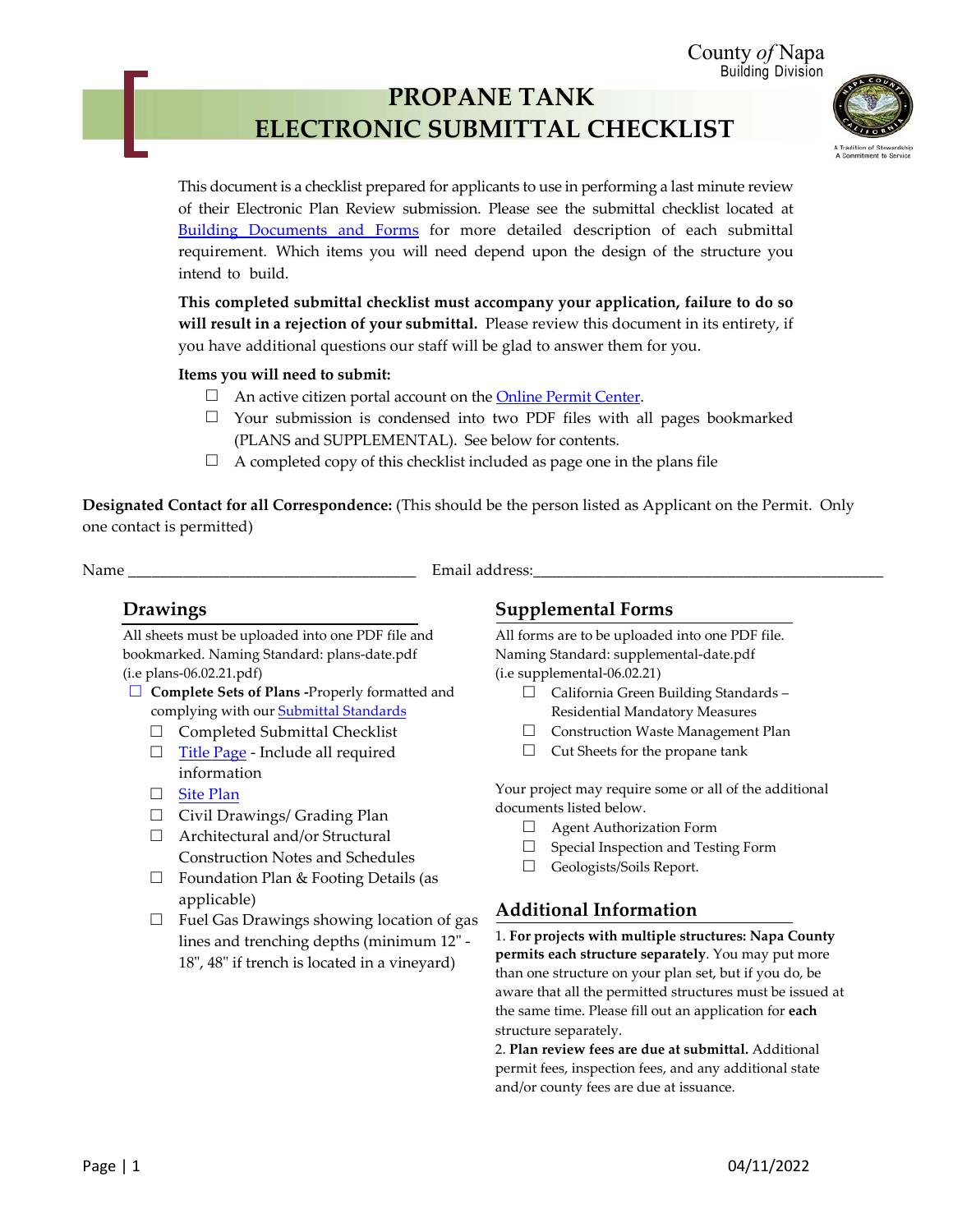3. **LOCATION**: A LPG tanks shall be located away from building public ways or adjoining property as follows:

A) 125 to 500 gallons, 10 foot separation; B) 501 to 2,000 gallons, 25 foot separation. Please refer to the 2019 codes for exceptions; 4. **SUPPORT:** Tanks shall be set on a concrete pad, paved surface or firm level earth. Tanks located within the FEMA 100-year floodplain must be securely anchored.

5. **COMBUSTIBLES:** A space of not less than 10 feet out from the tank shall be maintained free from dry grass, weeds and any other combustible material.

6. **PROTECTION:** Tanks located in close proximity to driveways, alleys, or streets shall be protected with bollards, guard posts and/or curbing.

7. **MARKING:** Tanks shall be marked "**NO SMOKING" & "FLAMMABLE, LP-GAS, PROPANE OR BUTANE"**.

8. **APPLIANCES:** Tanks shall be connected to appliances that are listed and/or approved for LPG fuel.

#### **Guidelines for Underground and Aboveground Tank Installation**

Federal, state and local ordinances and regulations should be observed at all times.



Add to Plans: Underground gas piping installation shall conform with CPC 1210.0, 1210.1.1 with a minimum of 12" of cover. The minimum cover shall increase to 18" if external damage is likely.

or



Note: Underground installation increased to 48" if located through a vineyard.